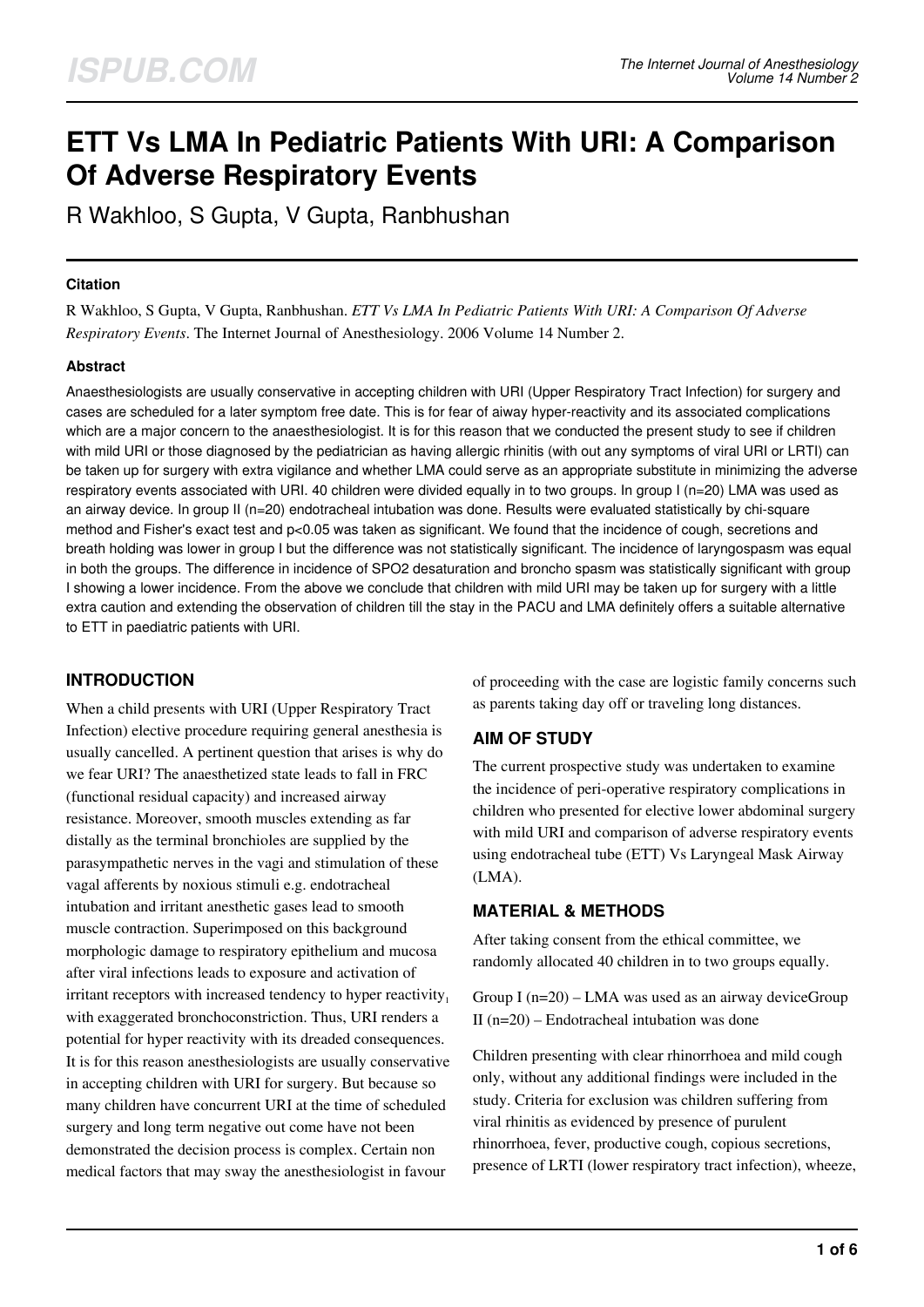spasm and with history of paternal smoking.

Pre-op preparation – All the children were admitted 24 hrs before surgery. Appropriate antibiotics were allowed to be continued. Triclofos (Syrup pedicloryl– Dr. Reddy's) 75mg/kg given one hour before surgery for sedation. Aerosolised Ipratopium 1puff (20µg) given 20minutes before surgery. On arrival in the operation theatre induction was started with oxygen, nitrous oxide and halothane. Simultaneously IV line was set up and monitors attached. Following loss of eyelash reflex injection rocuronium 1mg/kg administered and after adequate relaxation lubricated size 2 LMA (proseal) was inserted in group I and cuff inflated with 5-10cc of air. After confirming adequacy of ventilation patients were maintained on  $O_2$ : N<sub>2</sub>O + halothane + injection tramadol 1mg/kg on Jackson Rees modification of Ayre's T-piece In group II after inducing similarly appropriate size ETT is passed and patient maintained similarly. The monitors attached are ECG, Pulse Oxymeter, NIBP and precordial stethoscope. At the end of the surgery, diclofenac suppository (Justin) was inserted and suctioning done and patient reversed with inj. neostigmine 0.05mg/kg and inj. glycopyrrolate 0.004mg/kg. Deep extubation done and mask ventilation resumed till the return of adequate reflexes. The patients were monitored throughout the peri-operative period till stay in PACU (post anaesthesia care unit). At each point of time lowest  $SpO<sub>2</sub>$  any episode of cough, breath holding, secretions, laryngo spasm, broncho spasm and airway obstruction were noted and graded accordingly as shown in table 1.

#### **Figure 1**

|                   | Grade 1                                     | Grade 2                              | Grade 3   |
|-------------------|---------------------------------------------|--------------------------------------|-----------|
| Cough             | $1-3$ episodes                              | $4 - 6$                              | > 6       |
| Breath            | None                                        | $< 6$ Sec                            | $> 6$ Sec |
| Holding           |                                             |                                      |           |
| Laryngospasm      | None                                        | Partial                              | Complete  |
| Secretions        | Minimal (requiring<br>only suctioning once) | Moderate (more than<br>1 suctioning) | Copious   |
| SpO2 Desaturation | 95-90%                                      | 89-85%                               | < 85%     |
| Bronchospasm      | $^{+}$                                      | $\sim$                               |           |

# **RESULTS**

There were twenty patients in each group. All the data was compared using Chi square test, except the incidence of bronchospasm which was evaluated by Fisher's Exact Test. P value < 0.05 was significant. Both the groups were evenly matched in terms of age, weight, sex and duration of surgery

as shown in table 2.

#### **Figure 2**

Table 2: Comparison of Demographic Profile in both the Groups

|                                       | Type of<br>surgery         | No. of<br>Patients | AGE           | WEIGHT         | Duration of<br>surgery |
|---------------------------------------|----------------------------|--------------------|---------------|----------------|------------------------|
| Group-I                               | Herniotomy,<br>Orchidopexy | 18                 | $3.86 + 0.69$ | $15.01 + 1.56$ | $45 + 10$              |
|                                       |                            | 2                  |               |                |                        |
| $Group-II$                            | Herniotomy,<br>Orchidopexy | 16                 | $3.71 + 0.64$ | 14.56+1.90     | 47+6 min.              |
|                                       |                            | 4                  |               |                |                        |
| P Value $\ll$<br>0.05<br>significant) |                            |                    | 0.498         | 0.427          | $P = 0.357$            |

In our study we found that in group I, one patient had grade 2 breath holding while in group II, two patients had grade 2 and one patient had grade 3 breath holding after removal of the airway device, where saturation dropped till 88% (as shown in Figure 1). Similarly, one patient in group I had grade 2 secretion (required tracheal suctioning) while two patients in group II had grade 2 secretions (as shown in Figure 2). The incidence of cough was also not much different in both the groups (as shown in Figure 3). The incidence of all these three parameters i.e cough, breath holding and secretions is statistically not significant in both the groups.

The incidence of laryngo spasm was similar in both the groups i.e one patient in each group (as shown in Figure 4). The patient in group II developed laryngo spasm in the PACU. Both the patients were effectively managed with chin lift and positive pressure ventilation. The minimum  $S_PO_2$  recorded at this time was 83% in group II and 87% in group I.

The difference in  $S_PO_2$  de-saturation observed was statistically significant in both the groups (as shown in Figure 5). In group I, one patient had grade 1 and 1 patient had grade 2 desaturation, the minimum recorded was 87%. In group II, four patients had grade 1, two had grade 2 and one patient had grade 3 desaturation (minimum recorded was 83%).

The incidence of bronchospasm was strikingly high in group II while no patient in group I developed bronchospasm. But all the complications irrespective of the groups were effectively and aggressively managed.

If we compare the incidence of major complications i.e  $S_pO_2$ . de-saturation, bronchospasm and laryngospasm in the two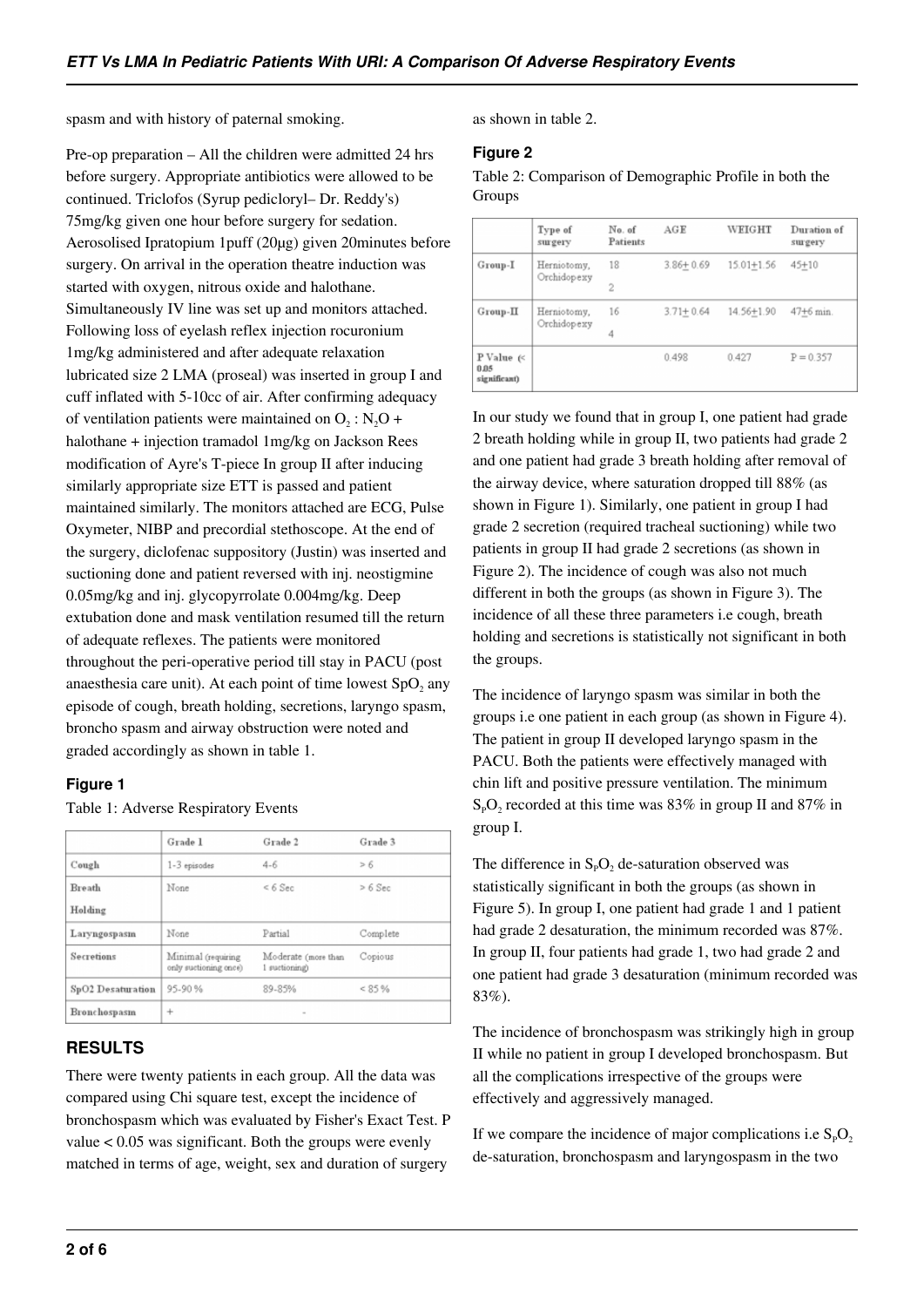groups, we find the total incidence to be 20% in group I and 60% in group II as shown in Figure 7.

# **Figure 3**

Figure 1 : Comparison of Breath Holding in two groups.



 $P = 0.381$ 

#### **Figure 4**

Figure 2 : Comparison of Secretions in two groups.



# **Figure 5**





#### **Figure 6**

Figure 4 : Comparison of Laryngospasm in two groups.



#### **Figure 7**

Figure 5 : Comparison of SO de-saturation in two groups.



# **Figure 8**

Figure 6 : Comparison of bronchospasm in two groups.

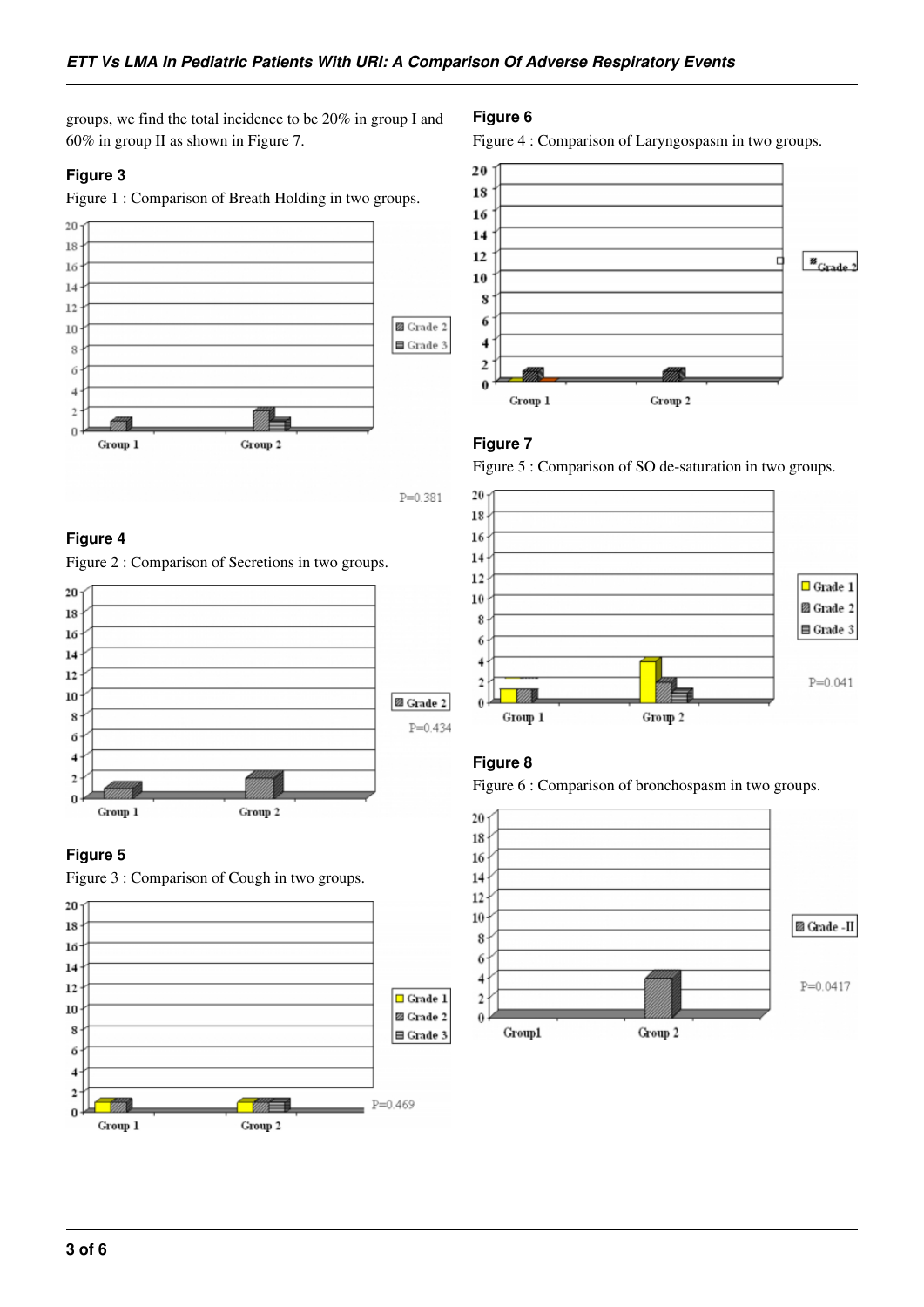#### **Figure 9**

Figure 7 : Percentage Comparison of Major Complications in two groups.



#### **DISCUSSION**

When a child presents with URI, elective surgery is usually cancelled. A period of  $4 - 6$  weeks is necessary before increased airway reactivity associated with URI dissipates, as the risks of pulmonary complications may be increased during this period<sub>3</sub>. Clearly, there are children who have  $6 -$ 10 episodes of URI/year making it impossible to schedule surgery when they are free from recent URI. Some parents complain that their child is always with a runny nose. The challenge to have an asymptomatic period of  $4 - 6$  weeks after acute URI may be quite overwhelming to the family, child and the physician. The decision to proceed or delay becomes a controversial issue<sub>4</sub>. But cancellation may not be practical or feasible at times.

At the same time one has to assess the severity of illness and distinguish allergic from viral rhinitis. The key is to make an exact diagnosis of the symptoms and the risk associated with proceeding with anaesthesia. Children with allergic rhinitis present with clear rhinorrhoea, mild cough and may have close relatives with history of atopy. Patients with viral URI (occurring especially during winter months) present with purulent rhinorrhoea, congestion, productive cough, fever, LRTI and one or other family member may be ill with URI<sub>5</sub>. Subclinical manifestations may include increased respiratory tract secretions and bronchial irritability .Studies have shown that children with URI are 2-7 times more likely to experience respiratory related adverse events $_{6,7}$ . Endotracheal intubation has been suggested to increase incidence of post operative airway complications $s_{s}$ .

The mechanism for these perioperartive respiratory complications associated with URI is not clear as apnoeic anaesthetized children decreased their saturation to 95% in a shorter time than similar group who did not have URI, suggesting URI has effect on FRC/Closing Volume,.

Children with pure allergic rhinitis do not pose an additional risk for surgery as our results have shown is consistent with findings of Tait et  $al_{10}$ . it has been pointed out by Knight  $PR_{11}$  that children with uncomplicated URI who are scheduled for myringotomy, a procedure which takes less than 10min and does not require endotracheal intubation are at no increased risk for general anaesthesia ..

We have tools to deal with common problems—oxygen to treat hypoxaemia,albuterol and inhaled anaesthetics to treat bronchospasm,muscle relaxants to treat laryngospasm and methods to avoid endotracheal intubation $_{12}$ .

Then compared with ETT, LMA has been found to be associated with less laryngeal stimulation and reduced airway complications in children with  $\text{URI}_{13}$ .

Yet heightened awareness of respiratory complications is indicated and the anaesthesiologist should be prepared to treat complications aggressively<sub>14</sub> and treating the children as if they have "Reactive Airway Disease" which they probably have.

#### **CONCLUSION**

Patient with mild URI may be safely anesthetized as the complications which occurred are easily managed by a vigilant anesthesiologist without any adverse sequaly. Anaesthetic management should aim at reducing the stimulation of potentially irritable airway and since LMA has been found to be associated with less laryngeal stimulation, it definitely offers a suitable alternative to endotracheal intubation. Blanket cancellation has become a thing of past. At the same time anaesthesiologist need to be aware of the fact that the observation of the child should not end in the operation theatre but it be extended to PACU too, since majority of the complications occur either at extubation or in PACU.

#### **CORRESPONDENCE TO**

DR. RENU WAKHLOO, M.D House No. 88, Sector 3, Trikuta Nagar, Jammu e-mail : drrenu\_2006@yahoo.co.in

#### **References**

1. Jacob DB, Hirshman CA: GA in patients with viral respiratory infections - An unsound sleep? Anaesthesiology 1991; 74: 969-72.

2. Empey DW, Laitinen LA, Jacobs L, Gold WM: Mechanism of bronchial hyper-reactivity in normal subjects after URI. Am Rev Resp Dis 1976; 113: 131.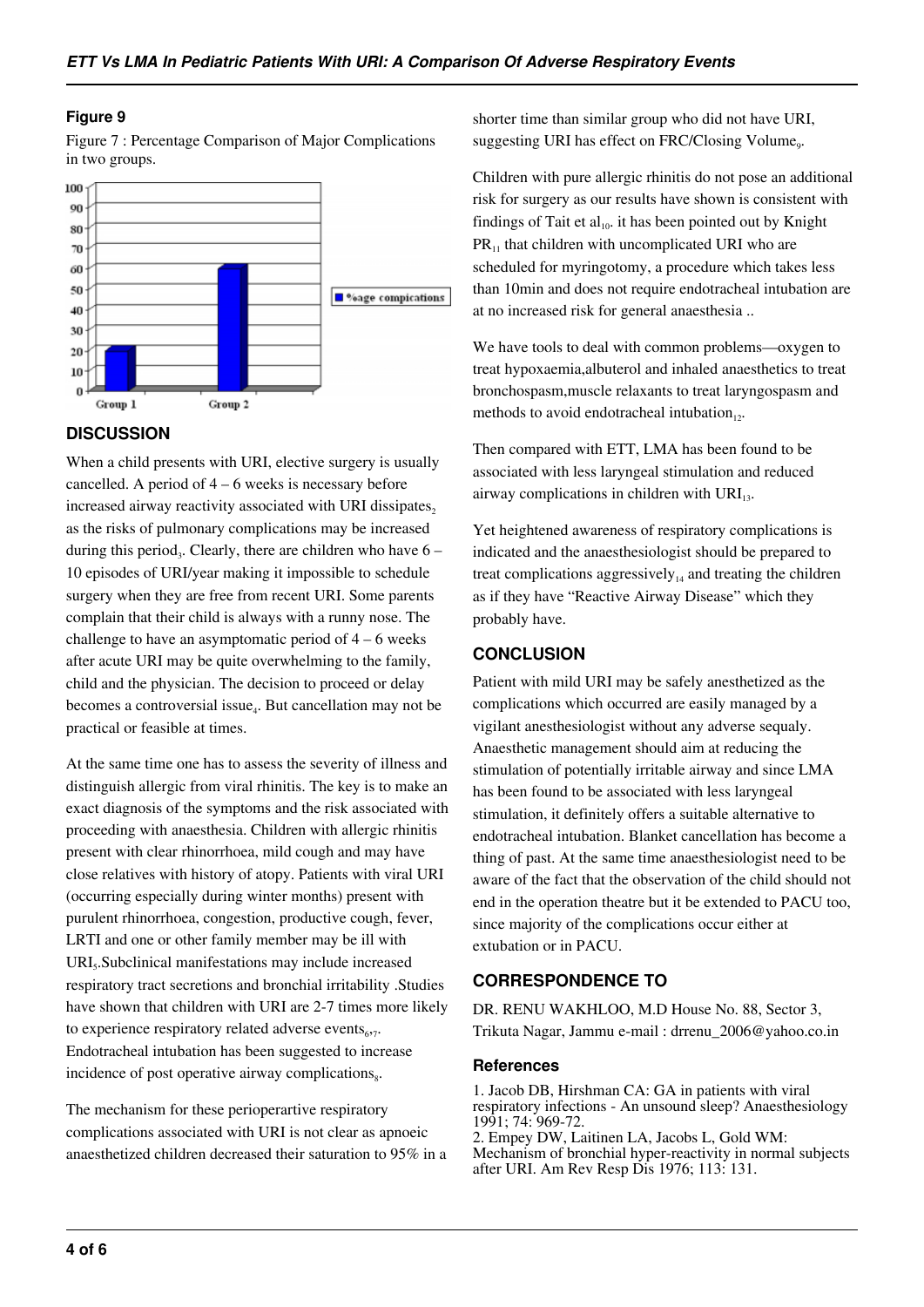3. Tait AR, Ketchan TR, Klein MJ, Knight PR Perioperative complications in patients with URI. Anaesthesiology 1983; 59: A433.

4. Fenelly ME, Hall GM. Anaesthesia and URI: A non existent hazard? Br. Journal of Anaesthesiology 1990; 64: 535-36.

5. Litman Paed Anesthesia-Requisites in anesthesiology 2004; Ist ed: 36-39.

6. MM Cohen, CB Cameron: Should you cancel the

operation when a child has URI. Anesthesia Analgesia 1991; 72: 282.

7. Rolf N, Cote CJ. Frequency of severity of de-saturation during GA in child with URI. Journal of Clinic. Anesthesia 1992; 4: 281.

8. Liu LMP, Ryan JF, Cote CJ: Influence of URI on critical incidents in children during anaesthesia. Abstracts World Congress of Anaesthesiology, 1988.

9. Kinouchi K, Tarigami H, Tashiro C et al. Duration of Apnoea in anesthetized infants and children required for desaturation of hemoglobin to 95%. Anaesthesiology 1992; 77: 1105.

10. Tait AR, Pandit UA, Voepel Lewis T, Munro HM: Use of LMA in children with URI-Comparison with endotracheal intubation. Anesthesia Analgesia 1998; 86: 706-711. 11. Knight PR, Tait AR: Intraoperative complications in patients with URI. Can J Anaesth 34: 1987; 300. 12. Cote CJ: The URI dilemma. Fear of complications or litigation? Anaesthesiology 2001; 95: 283-85. 13. Litman Ronald: Paediatric airway management - Requisites in Anaesthesiology 2004; Ist ed: 127. 14. Tait AR, Malviya S, Voepel Lewis et al: Risk factors for peri-operative adverse respiratory events in children with URI. Anesthesiology 2001; 1995: 299-306.